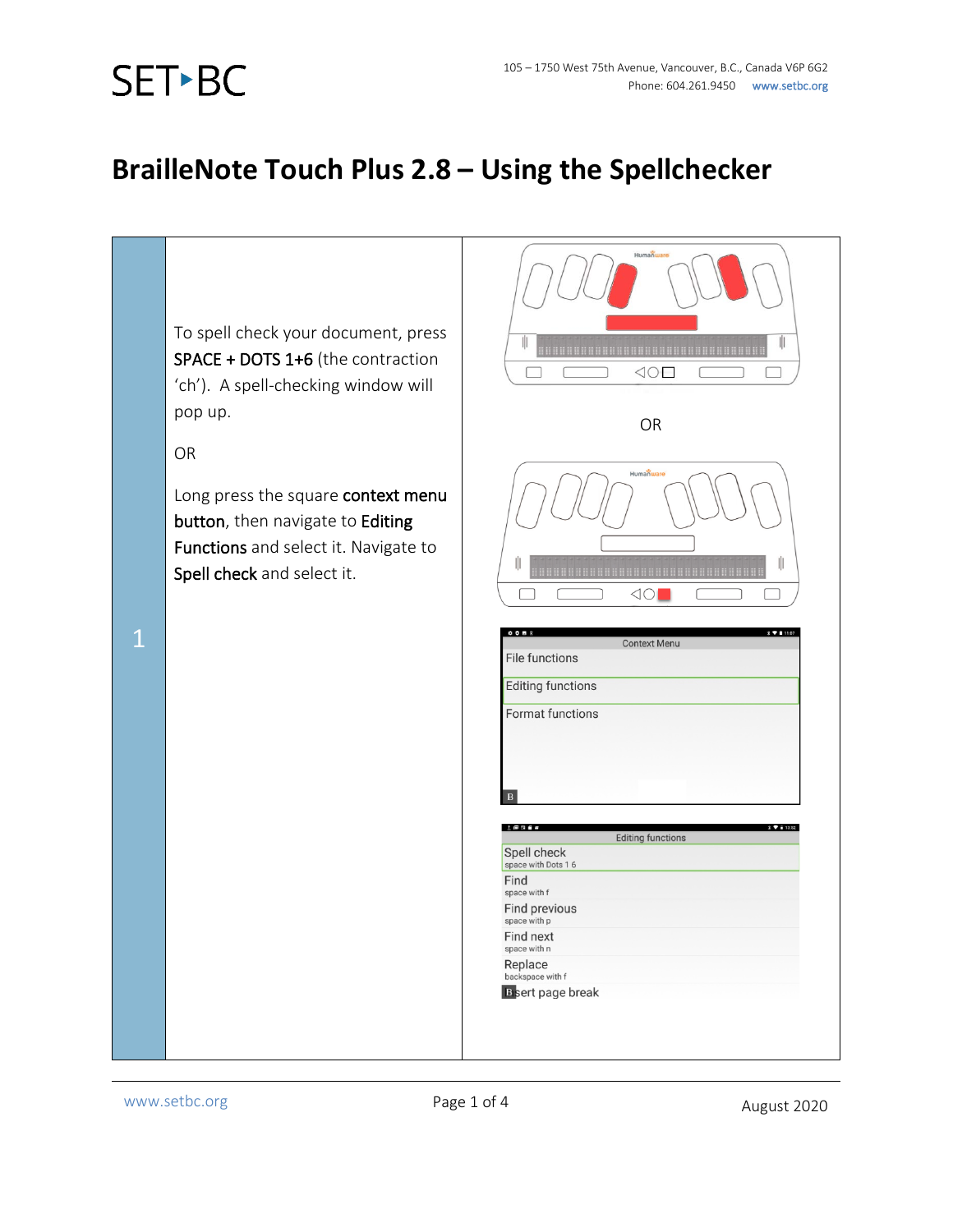## **SET-BC**

In the top of the spell-checker box, the target word is displayed in context; you can navigate to it to hear it.

There are various options for correcting the word. To manually change the spelling, navigate to the Misspelled Word Edit Box and press enter or a cursor routing key. You may now delete the word using Backspace, and then spell the word again. Press Enter. A pop-up window will be displayed asking if you want to "Correct Once" or "Apply to All;" navigate to the one you want and select it.



2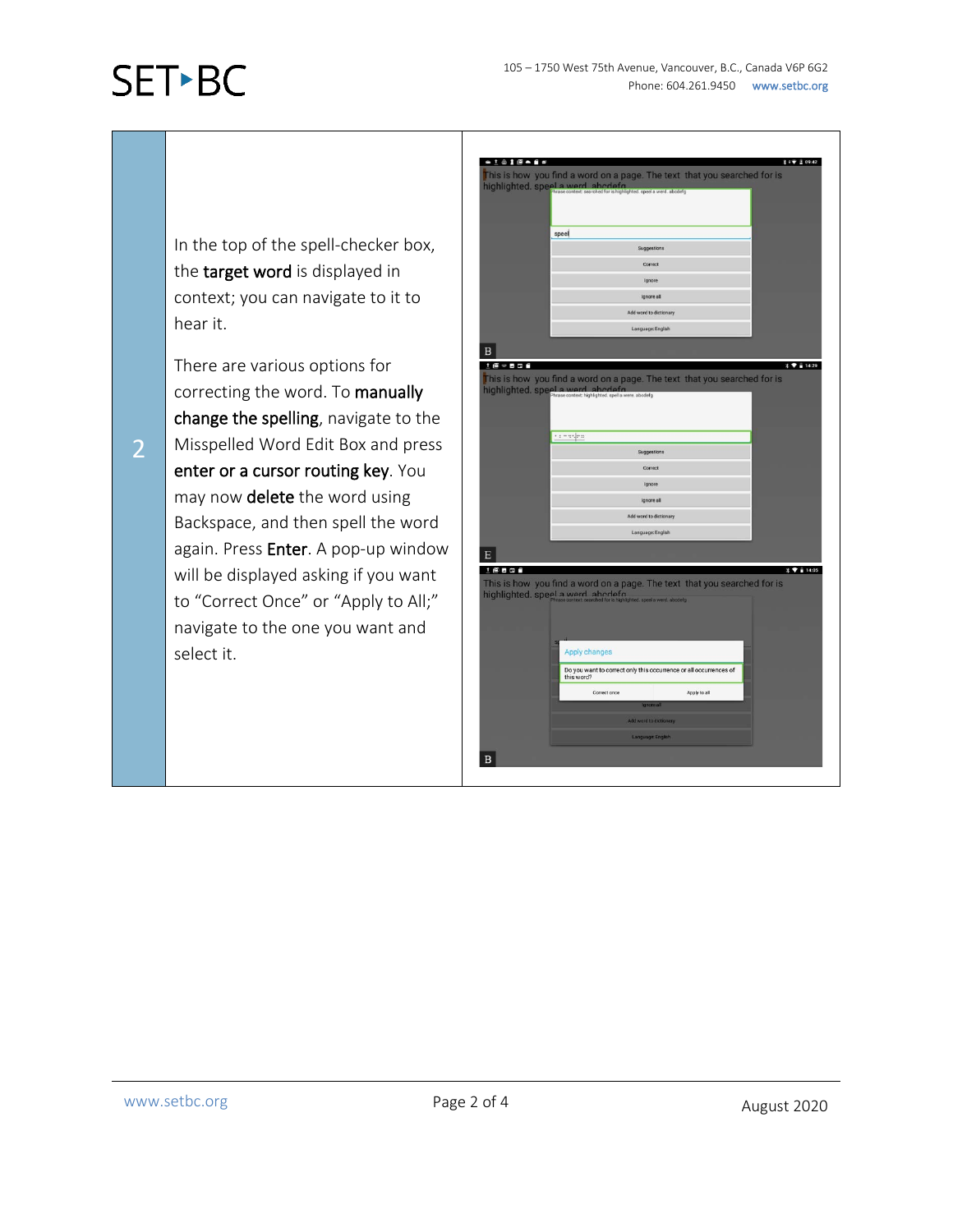## **SET-BC**

土倒易景象 you find a word on a page. The text that you searched for is is is <mark>how</mark><br>ahlighted Another option is to navigate to the first menu option, "Suggestions," speel and select it (or type "S" in the Misspelled Word Edit Box.) Navigate through the list of words until you find the correct one and select it. 3  $\vert$  B You will again be asked to "Correct i Maen  $1714$ n. Once" or "Apply to All." Suggestions speeu Shortcuts for navigating suggestions: steel spell • Next=Space + Dot 4 • Previous=Space + Dot 1 Sorel speak  $\,$  B  $\,$  $O = 2.5$ **同士 经工程合同用** is a time is a<br>his is how you find a word on a page. The text that you searched for is<br>ighlighted. spell a word, abodeformation If you do not want to change the spelling of a selected word, navigate abcdefa 4 through the menu to "Ignore" (or type the letter "I" in the Misspelled Word Edit Box) and select it. lle except  $\overline{B}$ 914195656  $\mathbf{1}$  +  $\mathbf{1}$  11:52 This is how you find a word on a page. The text that you searched for is<br>ighlighted, spell a word, abcdefg When the spell checking is complete the pop-up will notify you that all corrections have been applied. 5 pell check completed, all corrections are applied. Navigate to OK and select it.Language: English  $\, {\bf B}$